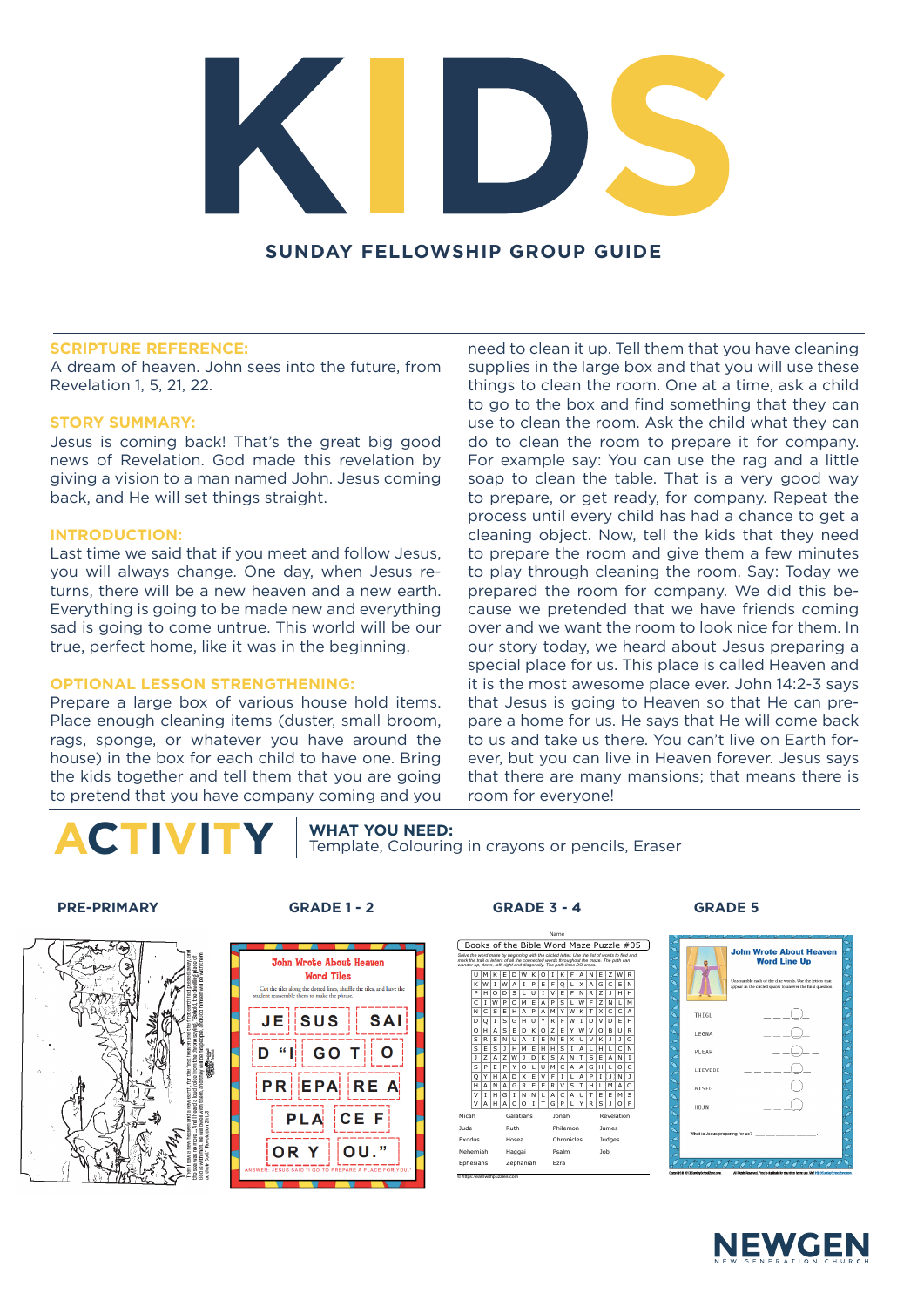# **John Wrote About Heaven Word Tiles**

Cut the tiles along the dotted lines, shuffle the tiles, and have the student reassemble them to make the phrase.

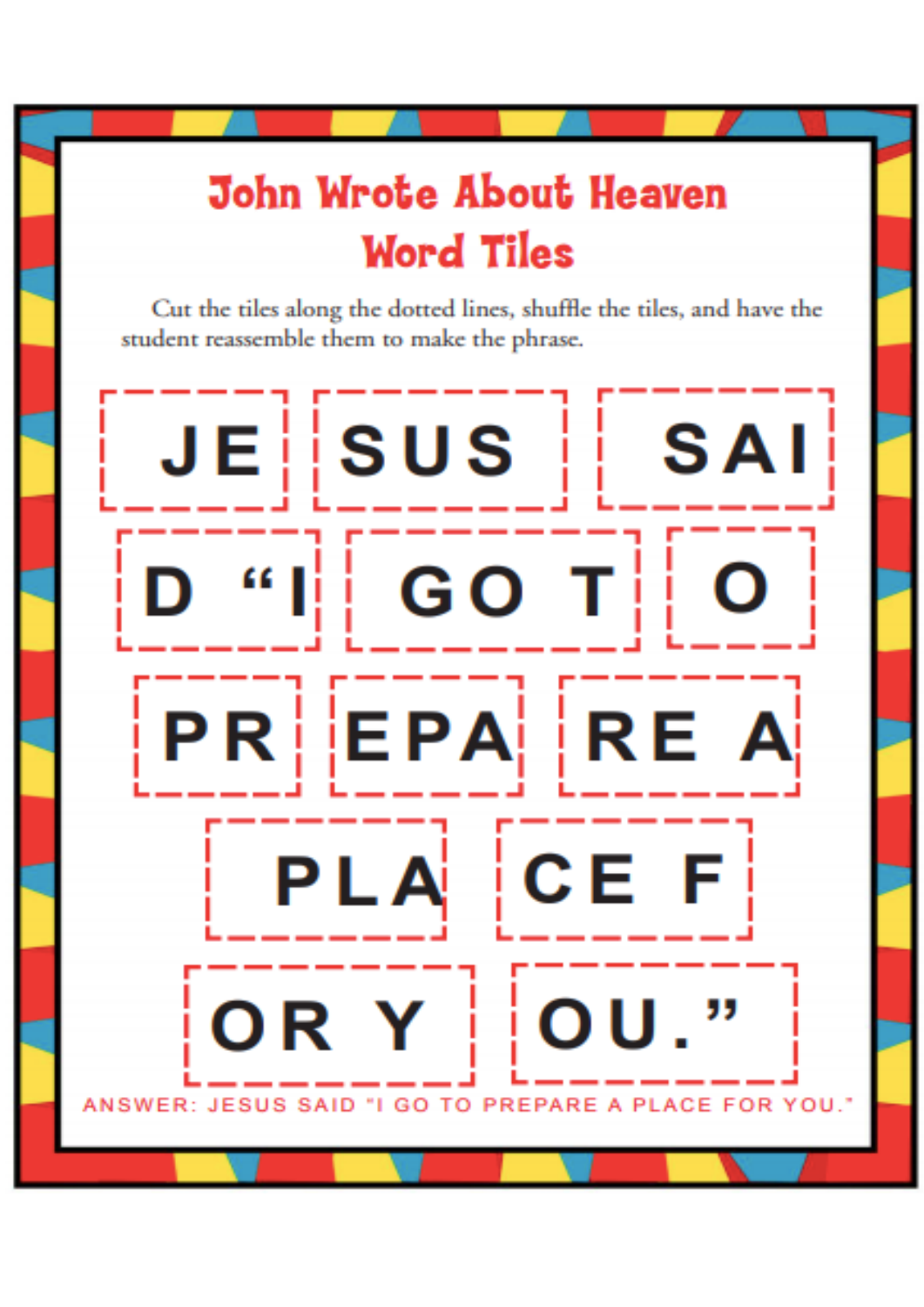Name

## Books of the Bible Word Maze Puzzle #05

*Solve the word maze by beginning with the circled letter. Use the list of words to find and mark the trail of letters of all the connected words throughout the maze. The path can wander up, down, left, right and diagonally. The path lines DO cross.*

|                  | U | M | K | Ε         | D | W | K | O       | I | Κ          | F | A | N       | Е            | Z | W | R |  |
|------------------|---|---|---|-----------|---|---|---|---------|---|------------|---|---|---------|--------------|---|---|---|--|
|                  | K | W | I | W         | A | I | P | Ε       | F | Q          | L | Χ | A       | G            | С | Е | N |  |
|                  | P | H | O | D         | S |   | U | I       | V | Ε          | F | N | R       | Z            | J | Η | H |  |
|                  | С | I | W | P         | O | M | Ε | A       | P | S          | L | W | F       | Ζ            | N | L | M |  |
|                  | N | С | S | Е         | Η | A | P | A       | M | Y          | W | Κ | Τ       | Χ            | С | С | A |  |
|                  | D | Q | I | S         | G | Η | U | Y       | R | F          | W | I | D       | V            | D | Е | Η |  |
|                  | O | H | A | S         | Ε | D | Κ | O       | Z | Ε          | Y | W | V       | O            | Β | U | R |  |
|                  | S | R | S | N         | U | A | I | E       | N | Е          | X | U | $\sf V$ | Κ            | J | J | O |  |
|                  | S | Е | S | J         | Η | M | Ε | Н       | Η | S          | I | A | L       | Η            | L | С | N |  |
|                  | J | Z | A | Z         | W | J | D | K       | S | A          | N | Τ | S       | Е            | A | N | I |  |
|                  | S | P | Е | P         | Y | O | L | U       | M | С          | A | A | G       | Η            |   | O | С |  |
|                  | Q | Y | Η | A         | D | X | Ε | $\sf V$ | F | I          | L | A | P       | I            | J | N | J |  |
|                  | Н | A | N | A         | G | R | Ε | Ε       | R | V          | S | Τ | Η       |              | Μ | A | O |  |
|                  | V | I | H | G         | I | N | N | L       | A | С          | A | U | Т       | Ε            | Е | M | S |  |
|                  | V | A | Η | A         | C | O | I | Τ       | G | P          |   | Y | R       | S            | J | O | F |  |
| Micah            |   |   |   | Galatians |   |   |   |         |   | Jonah      |   |   |         | Revelation   |   |   |   |  |
| Jude             |   |   |   | Ruth      |   |   |   |         |   | Philemon   |   |   |         | <b>James</b> |   |   |   |  |
| Exodus           |   |   |   | Hosea     |   |   |   |         |   | Chronicles |   |   |         | Judges       |   |   |   |  |
| Nehemiah         |   |   |   | Haggai    |   |   |   |         |   | Psalm      |   |   |         | Job          |   |   |   |  |
| <b>Ephesians</b> |   |   |   | Zephaniah |   |   |   |         |   | Ezra       |   |   |         |              |   |   |   |  |

© https:/learnwithpuzzles.com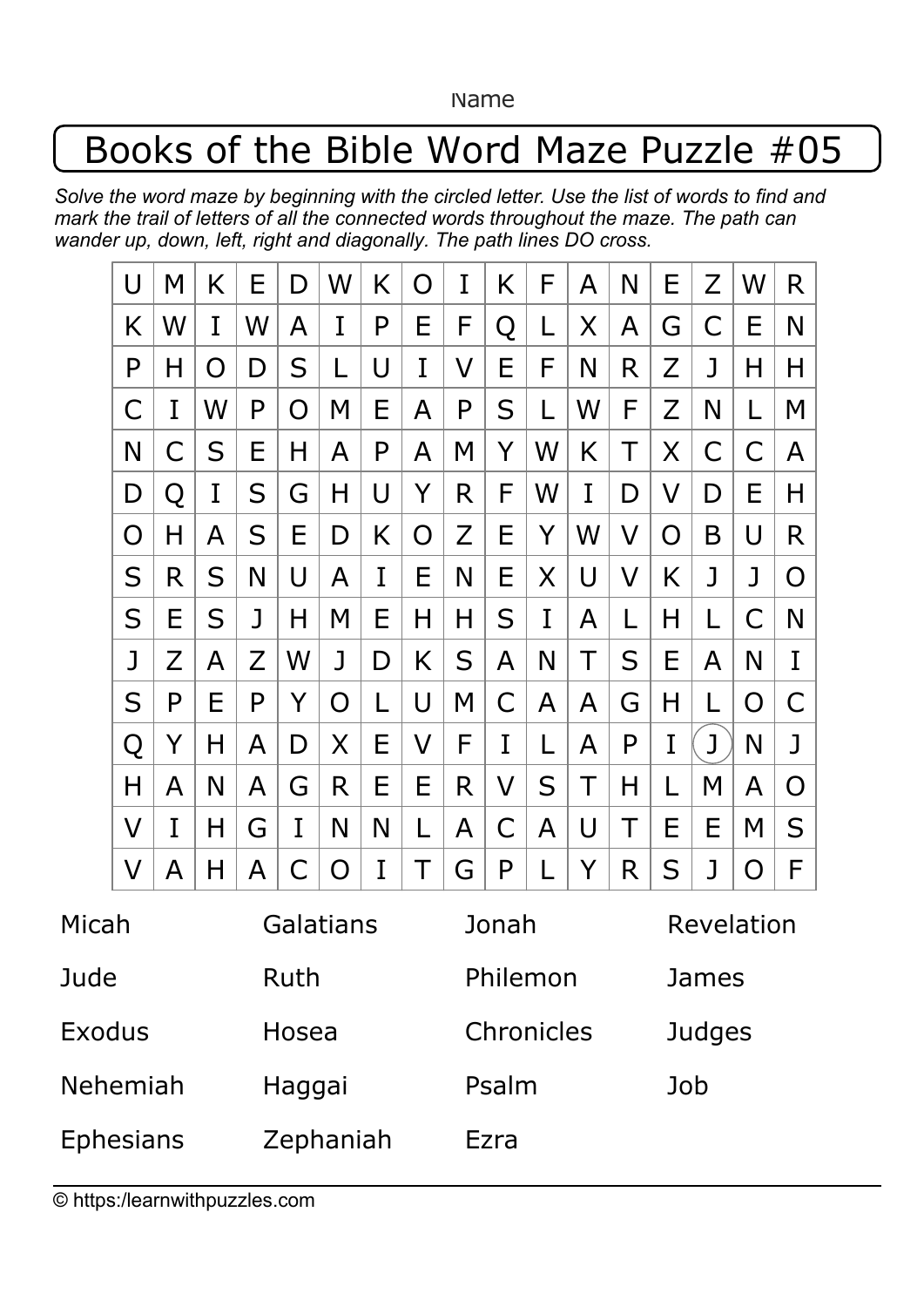

God is with man. He will dwell with them, and they will be his people, and God himself will be with them the sea was no more ... And I heard a loud voice from the throne saying, "Behold, the dwelling place of as their God." Revelation 21:1, 3